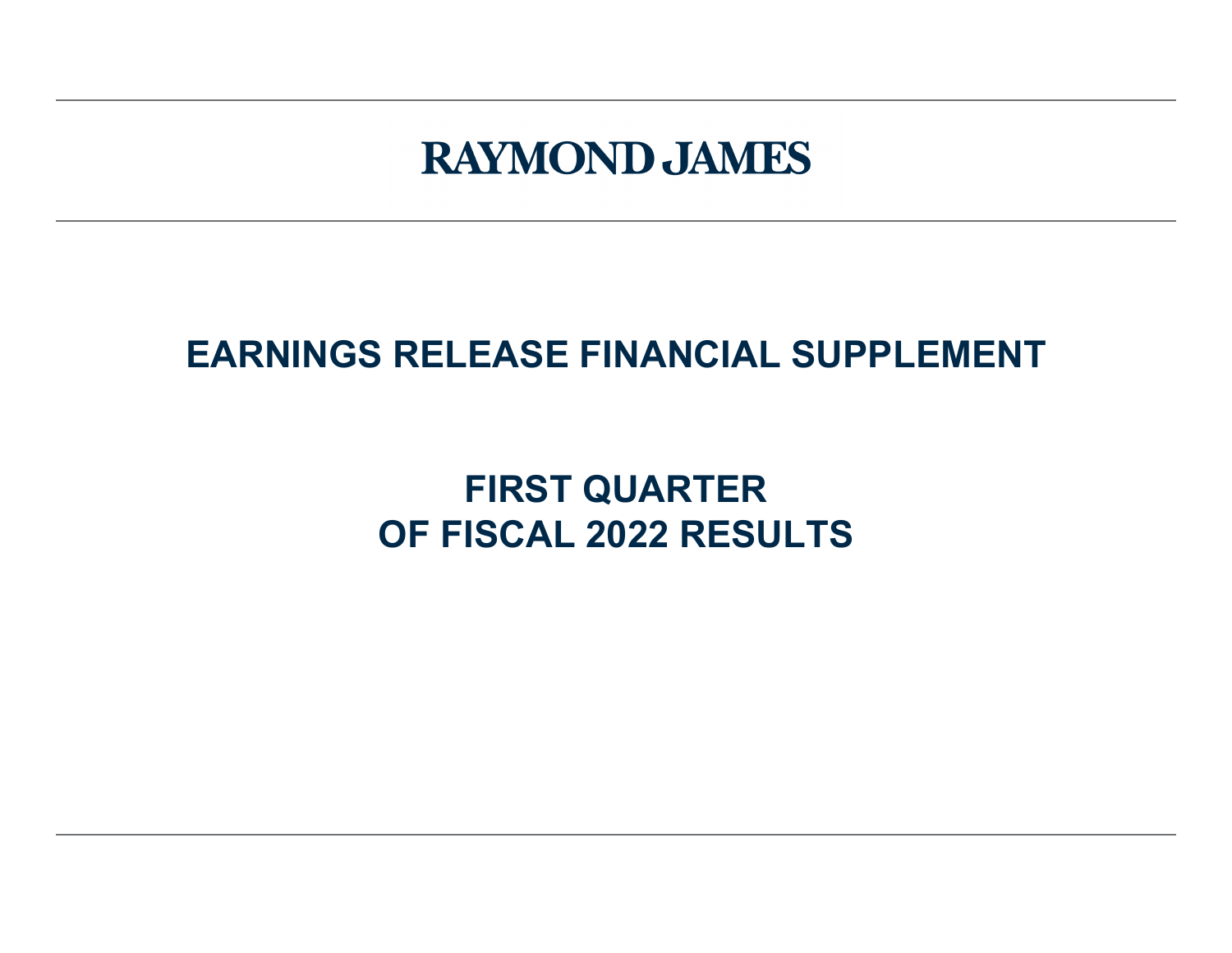#### *RAYMOND JAMES FINANCIAL, INC. Consolidated Statements of Income (Unaudited)*

|                                                                                   |                      |                |                   |            |            | Three months ended |                |                       |                      |       | % change from        |                       |
|-----------------------------------------------------------------------------------|----------------------|----------------|-------------------|------------|------------|--------------------|----------------|-----------------------|----------------------|-------|----------------------|-----------------------|
| in millions, except per share amounts                                             | December 31,<br>2020 |                | March 31,<br>2021 |            |            | June 30,<br>2021   |                | September 30,<br>2021 | December 31,<br>2021 |       | December 31,<br>2020 | September 30,<br>2021 |
| <b>Revenues:</b>                                                                  |                      |                |                   |            |            |                    |                |                       |                      |       |                      |                       |
| Asset management and related administrative fees                                  | \$                   | $1,067$ \$     |                   | $1,173$ \$ |            | $1,262$ \$         |                | $1,366$ \$            |                      | 1,382 | 30 %                 | 1%                    |
| Brokerage revenues:                                                               |                      |                |                   |            |            |                    |                |                       |                      |       |                      |                       |
| Securities commissions                                                            |                      | 381            |                   | 443        |            | 415                |                | 412                   |                      | 425   | 12 %                 | 3 %                   |
| Principal transactions                                                            |                      | 147            |                   | 148        |            | 137                |                | 129                   |                      | 133   | (10)%                | 3%                    |
| Total brokerage revenues                                                          |                      | 528            |                   | 591        |            | 552                |                | 541                   |                      | 558   | 6 %                  | 3%                    |
| Account and service fees                                                          |                      | 145            |                   | 159        |            | 161                |                | 170                   |                      | 177   | 22 %                 | 4 %                   |
| Investment banking                                                                |                      | 261            |                   | 242        |            | 276                |                | 364                   |                      | 425   | 63 %                 | 17 %                  |
| Interest income                                                                   |                      | 203            |                   | 200        |            | 205                |                | 215                   |                      | 225   | 11 %                 | 5 %                   |
| Other <sup>(1)</sup>                                                              |                      | 56             |                   | 44         |            | 55                 |                | 74                    |                      | 51    | (9)%                 | (31)%                 |
| <b>Total revenues</b>                                                             |                      | 2,260          |                   | 2,409      |            | 2,511              |                | 2,730                 |                      | 2,818 | 25 %                 | 3 %                   |
| Interest expense                                                                  |                      | (38)           |                   | (37)       |            | (40)               |                | (35)                  |                      | (37)  | (3)%                 | 6 %                   |
| <b>Net revenues</b>                                                               |                      | 2,222          |                   | 2,372      |            | 2,471              |                | 2,695                 |                      | 2,781 | 25 %                 | 3 %                   |
| Non-interest expenses:                                                            |                      |                |                   |            |            |                    |                |                       |                      |       |                      |                       |
| Compensation, commissions and benefits                                            |                      | 1,500          |                   | 1,648      |            | 1,661              |                | 1,774                 |                      | 1,884 | 26 %                 | 6 %                   |
| Non-compensation expenses:                                                        |                      |                |                   |            |            |                    |                |                       |                      |       |                      |                       |
| Communications and information processing                                         |                      | 99             |                   | 107        |            | 109                |                | 114                   |                      | 112   | 13 %                 | (2)%                  |
| Occupancy and equipment                                                           |                      | 57             |                   | 57         |            | 58                 |                | 60                    |                      | 59    | 4%                   | (2)%                  |
| <b>Business development</b>                                                       |                      | 23             |                   | 21         |            | 31                 |                | 36                    |                      | 35    | 52 %                 | (3)%                  |
| Investment sub-advisory fees                                                      |                      | 28             |                   | 31         |            | 34                 |                | 37                    |                      | 38    | 36 %                 | 3%                    |
| Professional fees                                                                 |                      | 30             |                   | 24         |            | 26                 |                | 32                    |                      | 26    | (13)%                | (19)%                 |
| Bank loan provision/(benefit) for credit losses                                   |                      | 14             |                   | (32)       |            | (19)               |                | 5                     |                      | (11)  | <b>NM</b>            | <b>NM</b>             |
| Losses on extinguishment of debt <sup>(2)</sup>                                   |                      |                |                   |            |            | 98                 |                |                       |                      |       | $-$ %                | $-$ %                 |
| Acquisition-related expenses <sup>(3)</sup>                                       |                      | $\overline{2}$ |                   |            |            | $\overline{7}$     |                | 10                    |                      | 6     | 200 %                | (40)%                 |
| Other <sup>(1)</sup>                                                              |                      | 70             |                   | 69         |            | 81                 |                | 67                    |                      | 74    | 6 %                  | 10 %                  |
| Total non-compensation expenses                                                   |                      | 323            |                   | 277        |            | 425                |                | 361                   |                      | 339   | 5 %                  | (6)%                  |
| <b>Total non-interest expenses</b>                                                |                      | 1,823          |                   | 1,925      |            | 2,086              |                | 2,135                 |                      | 2,223 | 22 %                 | 4 %                   |
| Pre-tax income                                                                    |                      | 399            |                   | 447        |            | 385                |                | 560                   |                      | 558   | 40 %                 | $-$ % $-$             |
| Provision for income taxes                                                        |                      | 87             |                   | 92         |            | 78                 |                | 131                   |                      | 112   | 29 %                 | (15)%                 |
| Net income                                                                        | \$                   | 312            | $\frac{1}{2}$     | 355        | $\sqrt{2}$ | 307                | $$\mathbb{S}$$ | 429                   | \$                   | 446   | 43 %                 | 4 %                   |
| Earnings per common share $-$ basic $(4)(5)$                                      |                      | 1.52           | - \$              | $1.72$ \$  |            | 1.49               | -\$            | 2.08                  | -\$                  | 2.16  | 42 %                 | 4%                    |
| Earnings per common share $-$ diluted $(4)$ (5)                                   |                      | 1.48           | \$                | $1.68$ \$  |            | $1.45$ \$          |                | 2.02                  | \$                   | 2.10  | 42 %                 | 4 %                   |
| Weighted-average common shares outstanding $-$ basic $(5)$                        |                      | 205.2          |                   | 206.7      |            | 205.8              |                | 205.5                 |                      | 206.3 | 1%                   | — %                   |
| Weighted-average common and common equivalent shares<br>outstanding - diluted (5) |                      | 209.6          |                   | 211.8      |            | 211.7              |                | 211.7                 |                      | 212.4 | 1%                   | $-$ %                 |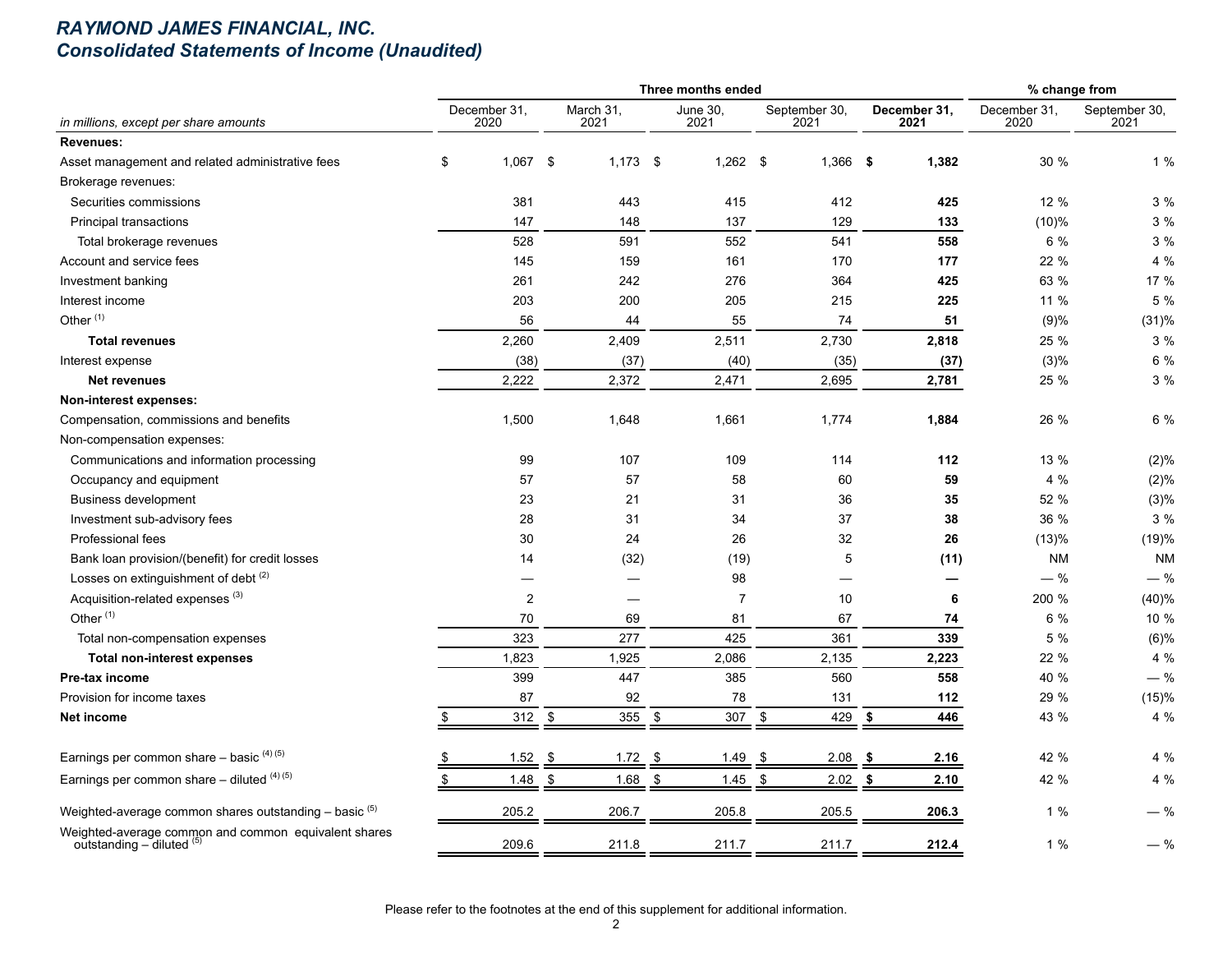#### *RAYMOND JAMES FINANCIAL, INC. Consolidated Selected Key Metrics (Unaudited)*

|                                                            |    |                      |    |                   |    | % change from           |     |                       |  |                      |                      |                       |
|------------------------------------------------------------|----|----------------------|----|-------------------|----|-------------------------|-----|-----------------------|--|----------------------|----------------------|-----------------------|
| \$ in millions, except per share amounts                   |    | December 31.<br>2020 |    | March 31.<br>2021 |    | <b>June 30,</b><br>2021 |     | September 30,<br>2021 |  | December 31.<br>2021 | December 31.<br>2020 | September 30,<br>2021 |
| Total assets                                               | ۰D | 53,657               | S  | 56,066            |    | 57.161                  |     | 61,891                |  | 68,461               | 28 %                 | 11 %                  |
| Total equity attributable to Raymond James Financial, Inc. | S  | 7,363                | S  | 7,592             | S  | 7,863                   | S.  | 8,245                 |  | 8,600                | 17 $%$               | 4%                    |
| Book value per share (5) (6)                               | ა  | 35.73                | \$ | 36.89             |    | 38.28                   | \$. | 40.08                 |  | 41.45                | 16 %                 | 3%                    |
| Tangible book value per share $(5)$ (6) (7)                | \$ | 31.95                | \$ | 32.94             | \$ | 34.36                   | S   | 36.11                 |  | 37.55                | 18 %                 | 4%                    |
| <b>Capital ratios:</b>                                     |    |                      |    |                   |    |                         |     |                       |  |                      |                      |                       |
| Tier 1 capital                                             |    | 23.4 %               |    | 23.6 %            |    | 24.4 %                  |     | 25.0 %                |  | 25.8 % $^{(8)}$      |                      |                       |
| Total capital                                              |    | 24.6 %               |    | 24.7 %            |    | 25.6 %                  |     | 26.2 %                |  | 26.9 % $^{(8)}$      |                      |                       |
| Tier 1 leverage                                            |    | 12.9 %               |    | 12.2 %            |    | 12.6 %                  |     | 12.6 %                |  | 12.1 % $^{(8)}$      |                      |                       |

|                                                          |                      | Three months ended |                  | % change from         |    |                      |                      |                       |
|----------------------------------------------------------|----------------------|--------------------|------------------|-----------------------|----|----------------------|----------------------|-----------------------|
| \$ in millions                                           | December 31.<br>2020 | March 31.<br>2021  | June 30.<br>2021 | September 30,<br>2021 |    | December 31.<br>2021 | December 31.<br>2020 | September 30,<br>2021 |
| Adjusted pre-tax income (7)                              | \$<br>401            | NA \$              | 490              | \$<br>570             |    | 564                  | 41 %                 | (1)%                  |
| Adjusted net income (7)                                  | \$<br>314            | NA \$              | 386              | \$<br>437             | S  | 451                  | 44 %                 | 3%                    |
| Adjusted earnings per common share - basic (4) (5) (7)   | \$<br>1.53           | NA \$              | 1.88             | \$<br>2.12            | £. | 2.18                 | 42 %                 | 3%                    |
| Adjusted earnings per common share - diluted (4) (5) (7) | \$<br>1.49           | NA \$              | 1.82             | \$<br>2.06            | S. | 2.12                 | 42 %                 | 3%                    |
| Return on equity <sup>(9)</sup>                          | 17.2 %               | 19.0 %             | 15.9 %           | 21.3 %                |    | 21.2 %               |                      |                       |
| Adjusted return on equity $(7)(9)$                       | 17.3 %               | <b>NA</b>          | 19.9 %           | 21.7 %                |    | 21.4 %               |                      |                       |
| Return on tangible common equity $(7)$ (9)               | 19.0 %               | 21.2 %             | 17.7 %           | 23.7 %                |    | 23.4 %               |                      |                       |
| Adjusted return on tangible common equity $(7)(9)$       | 19.1 %               | <b>NA</b>          | 22.2 %           | 24.1 %                |    | 23.7 %               |                      |                       |
| Pre-tax margin (10)                                      | 18.0 %               | 18.8 %             | 15.6 %           | 20.8 %                |    | 20.1 %               |                      |                       |
| Adjusted pre-tax margin (7) (10)                         | 18.0 %               | <b>NA</b>          | 19.8 %           | 21.2 %                |    | 20.3%                |                      |                       |
| Total compensation ratio (11)                            | 67.5 %               | 69.5 %             | 67.2 %           | 65.8 %                |    | 67.7 %               |                      |                       |
| Effective tax rate                                       | 21.8 %               | 20.6 %             | 20.3 %           | 23.4 %                |    | 20.1%                |                      |                       |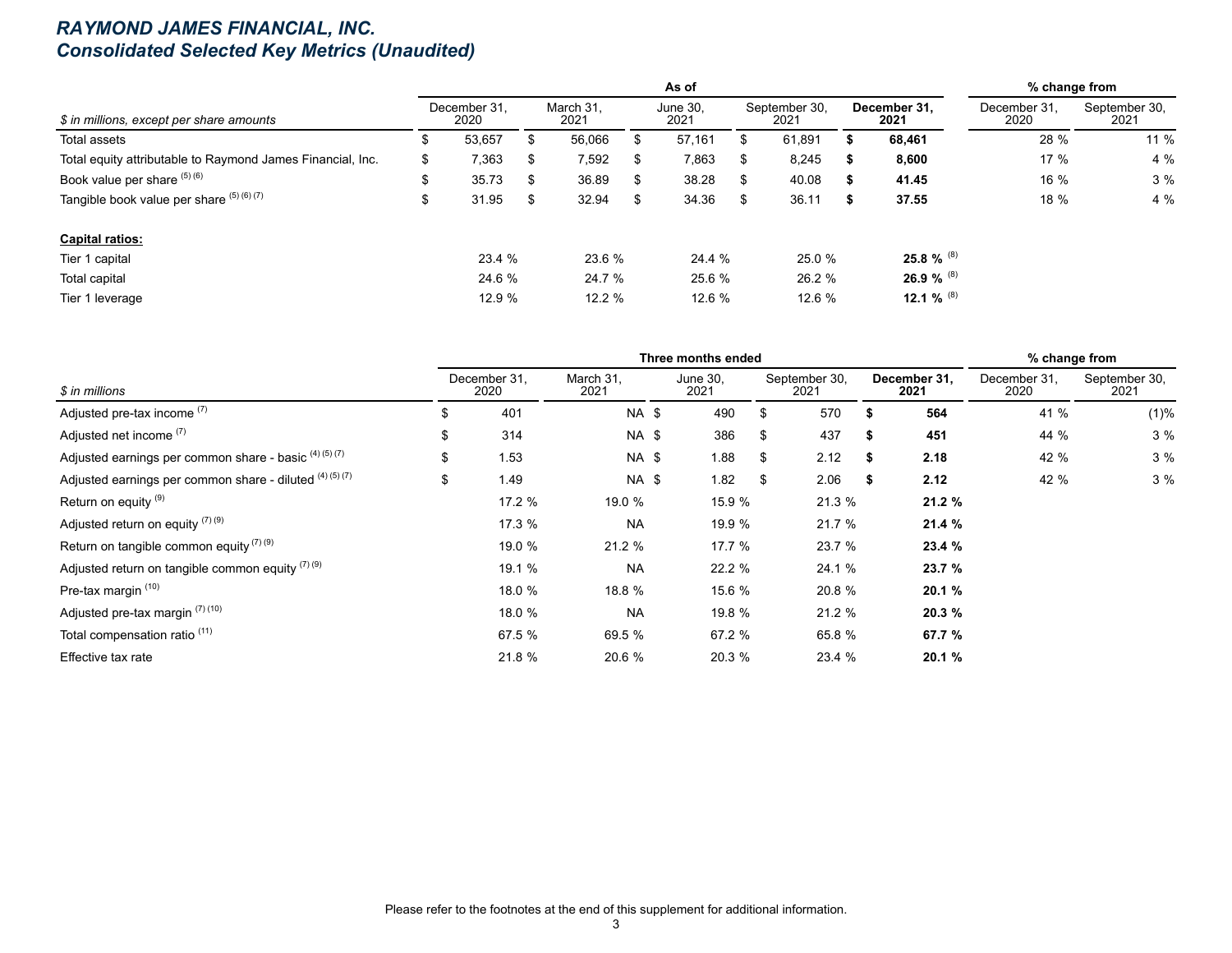#### *RAYMOND JAMES FINANCIAL, INC. Consolidated Selected Key Metrics (Unaudited)*

|                                                         |     |                      |                   |      | % change from           |                       |  |                      |                      |                       |
|---------------------------------------------------------|-----|----------------------|-------------------|------|-------------------------|-----------------------|--|----------------------|----------------------|-----------------------|
|                                                         |     | December 31.<br>2020 | March 31.<br>2021 |      | <b>June 30.</b><br>2021 | September 30.<br>2021 |  | December 31.<br>2021 | December 31.<br>2020 | September 30,<br>2021 |
| Client asset metrics (\$ in billions):                  |     |                      |                   |      |                         |                       |  |                      |                      |                       |
| Client assets under administration                      | \$. | $1.024.8$ \$         | $1.085.4$ \$      |      | $1,165.0$ \$            | $1.178.7$ \$          |  | 1,257.8              | 23 %                 | 7 %                   |
| Private Client Group assets under administration        |     | $974.2$ \$           | 1,028.1           | - \$ | $1,102.9$ \$            | $1.115.4$ \$          |  | 1,199.8              | 23 %                 | 8 %                   |
| Private Client Group assets in fee-based accounts       |     | 532.7 \$             | 567.6 \$          |      | 616.7 \$                | $627.1$ \$            |  | 677.8                | 27%                  | 8 %                   |
| Financial assets under management                       |     | $169.6$ \$           | $178.2$ \$        |      | $191.0$ \$              | $191.9$ \$            |  | 203.2                | 20 %                 | 6 %                   |
| Clients' domestic cash sweep balances (\$ in millions): |     |                      |                   |      |                         |                       |  |                      |                      |                       |
| Raymond James Bank Deposit Program ("RJBDP"): (12)      |     |                      |                   |      |                         |                       |  |                      |                      |                       |
| Raymond James Bank                                      | \$  | 26,697 \$            | 28,174 \$         |      | $29,253$ \$             | $31.410$ \$           |  | 33,097               | 24 %                 | 5%                    |
| Third-party banks                                       |     | 26,142               | 25,110            |      | 25,080                  | 24,496                |  | 24,316               | (7)%                 | $(1)\%$               |
| Subtotal RJBDP                                          |     | 52,839               | 53,284            |      | 54,333                  | 55,906                |  | 57,413               | 9%                   | 3%                    |
| <b>Client Interest Program</b>                          |     | 8,769                | 9,517             |      | 8,610                   | 10,762                |  | 16,065               | 83 %                 | 49 %                  |
| Total clients' domestic cash sweep balances             |     | 61,608               | 62,801            |      | 62,943                  | 66,668                |  | 73,478               | 19 %                 | 10%                   |

|                                                 |                      | Three months ended |                  |                       |                      |                      |                       |  |  |  |  |  |
|-------------------------------------------------|----------------------|--------------------|------------------|-----------------------|----------------------|----------------------|-----------------------|--|--|--|--|--|
|                                                 | December 31.<br>2020 | March 31,<br>2021  | June 30,<br>2021 | September 30,<br>2021 | December 31,<br>2021 |                      |                       |  |  |  |  |  |
| Average yield on RJBDP - third-party banks (13) | 0.31%                | 0.30%              | 0.29%            | 0.29%                 | 0.28%                |                      |                       |  |  |  |  |  |
|                                                 |                      |                    | As of            |                       |                      | % change from        |                       |  |  |  |  |  |
|                                                 | December 31,<br>2020 | March 31,<br>2021  | June 30,<br>2021 | September 30,<br>2021 | December 31.<br>2021 | December 31.<br>2020 | September 30,<br>2021 |  |  |  |  |  |
| <b>Private Client Group financial advisors:</b> |                      |                    |                  |                       |                      |                      |                       |  |  |  |  |  |
| Employees                                       | 3,387                | 3,375              | 3,423            | 3,461                 | 3,447                | 2%                   | $-$ %                 |  |  |  |  |  |
| Independent contractors                         | 4,846                | 4,952              | 4,990            | 5,021                 | 5,017                | 4 %                  | $-$ %                 |  |  |  |  |  |
| <b>Total advisors</b>                           | 8,233                | 8,327              | 8,413            | 8,482                 | 8,464                | 3%                   | $-$ %                 |  |  |  |  |  |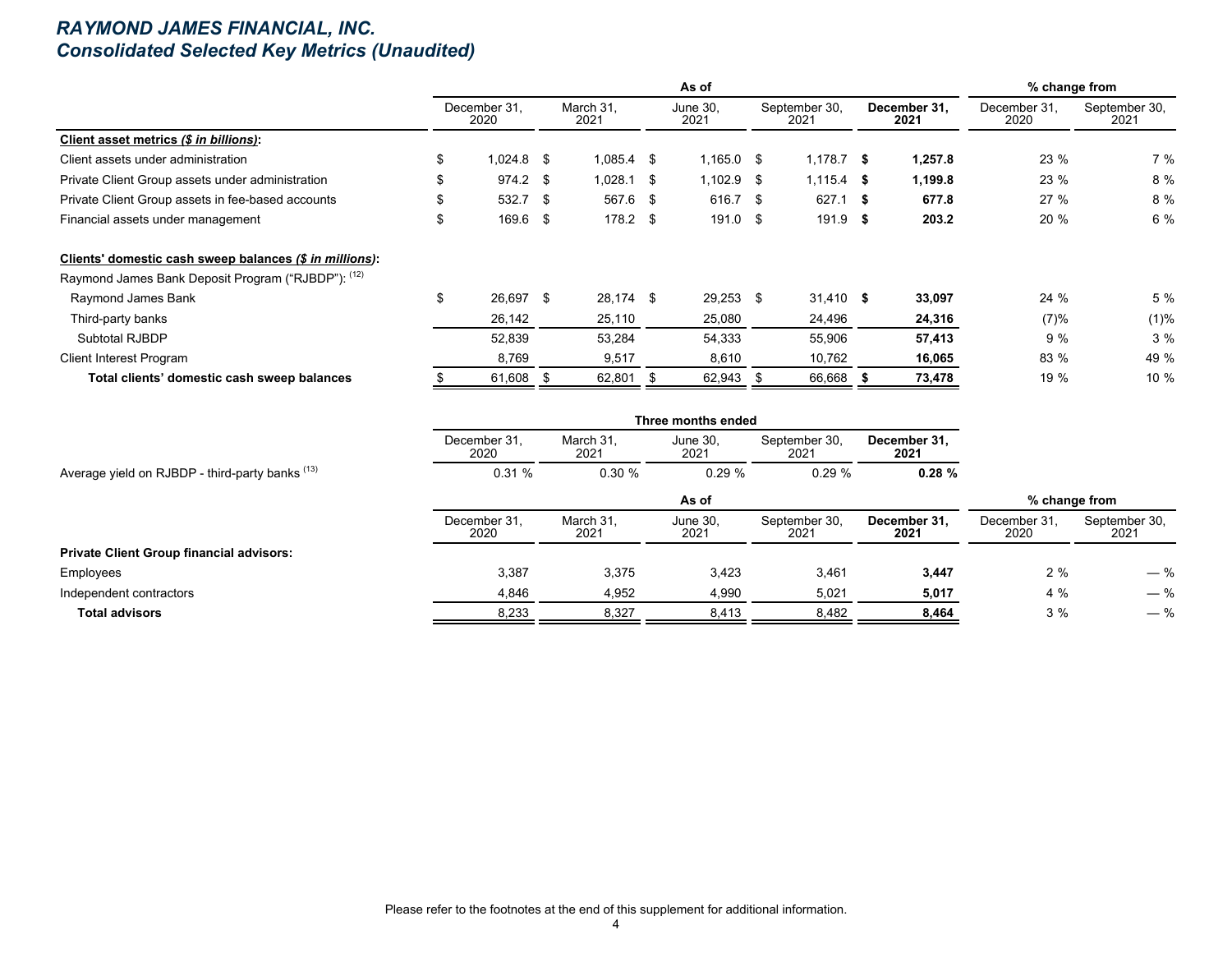## *RAYMOND JAMES FINANCIAL, INC. Segment Results - Private Client Group (Unaudited)*

|                                                          |                      |  |                                      | % change from           |                       |            |                      |                |                      |                       |
|----------------------------------------------------------|----------------------|--|--------------------------------------|-------------------------|-----------------------|------------|----------------------|----------------|----------------------|-----------------------|
| \$ in millions                                           | December 31,<br>2020 |  | March 31,<br>2021                    | <b>June 30,</b><br>2021 | September 30,<br>2021 |            | December 31,<br>2021 |                | December 31,<br>2020 | September 30,<br>2021 |
| Revenues:                                                |                      |  |                                      |                         |                       |            |                      |                |                      |                       |
| Asset management and related administrative fees         | 885 \$<br>\$         |  | 979 \$                               | $1,050$ \$              |                       | $1,142$ \$ |                      | 1,162          | 31 %                 | 2 %                   |
| Brokerage revenues:                                      |                      |  |                                      |                         |                       |            |                      |                |                      |                       |
| Mutual and other fund products                           | 148                  |  | 183                                  | 167                     |                       | 172        |                      | 171            | 16 %                 | (1)%                  |
| Insurance and annuity products                           | 98                   |  | 109                                  | 113                     |                       | 118        |                      | 111            | 13 %                 | $(6)$ %               |
| Equities, ETFs, and fixed income products                | 107                  |  | 121                                  | 110                     |                       | 100        |                      | 115            | 7%                   | 15 %                  |
| Total brokerage revenues                                 | 353                  |  | 413                                  | 390                     |                       | 390        |                      | 397            | 12 %                 | 2%                    |
| Account and service fees:                                |                      |  |                                      |                         |                       |            |                      |                |                      |                       |
| Mutual fund and annuity service fees<br>RJBDP fees: (12) | 94                   |  | 99                                   | 105                     |                       | 110        |                      | 114            | 21 %                 | 4 %                   |
| Third-party banks                                        | 21                   |  | 19                                   | 18                      |                       | 18         |                      | 17             | (19)%                | (6)%                  |
| Raymond James Bank                                       | 43                   |  | 44                                   | 47                      |                       | 49         |                      | 50             | 16 %                 | 2%                    |
| Client account and other fees                            | 32                   |  | 42                                   | 39                      |                       | 44         |                      | 49             | 53 %                 | 11 %                  |
| Total account and service fees                           | 190                  |  | 204                                  | 209                     |                       | 221        |                      | 230            | 21 %                 | 4 %                   |
| Investment banking                                       | 6                    |  | 16                                   | 11                      |                       | 14         |                      | 13             | 117 %                | (7)%                  |
| Interest income                                          | 30                   |  | 30                                   | 31                      |                       | 32         |                      | 33             | 10 %                 | 3 %                   |
| All other                                                | 5                    |  | 8                                    | $\overline{7}$          |                       | 5          |                      | $\overline{7}$ | 40 %                 | 40 %                  |
| <b>Total revenues</b>                                    | 1,469                |  | 1,650                                | 1,698                   |                       | 1,804      |                      | 1,842          | 25 %                 | $2\%$                 |
| Interest expense                                         | (2)                  |  | (3)                                  | (2)                     |                       | (3)        |                      | (3)            | 50 %                 | $-$ %                 |
| <b>Net revenues</b>                                      | 1,467                |  | 1,647                                | 1,696                   |                       | 1,801      |                      | 1,839          | 25 %                 | $2\%$                 |
| Non-interest expenses:                                   |                      |  |                                      |                         |                       |            |                      |                |                      |                       |
| Financial advisor compensation and benefits              | 931                  |  | 1,040                                | 1,082                   |                       | 1,151      |                      | 1,187          | 27 %                 | 3 %                   |
| Administrative compensation and benefits                 | 249                  |  | 260                                  | 251                     |                       | 255        |                      | 283            | 14 %                 | 11 %                  |
| Total compensation, commissions and benefits             | 1,180                |  | 1,300                                | 1,333                   |                       | 1,406      |                      | 1,470          | 25 %                 | 5 %                   |
| Non-compensation expenses                                | 147                  |  | 155                                  | 168                     |                       | 173        |                      | 174            | 18 %                 | 1%                    |
| <b>Total non-interest expenses</b>                       | 1,327                |  | 1,455                                | 1,501                   |                       | 1,579      |                      | 1,644          | 24 %                 | 4 %                   |
| Pre-tax income                                           | 140<br>\$            |  | $\boldsymbol{\mathsf{\$}}$<br>192 \$ | 195                     | \$                    | 222        | \$                   | 195            | 39 %                 | (12)%                 |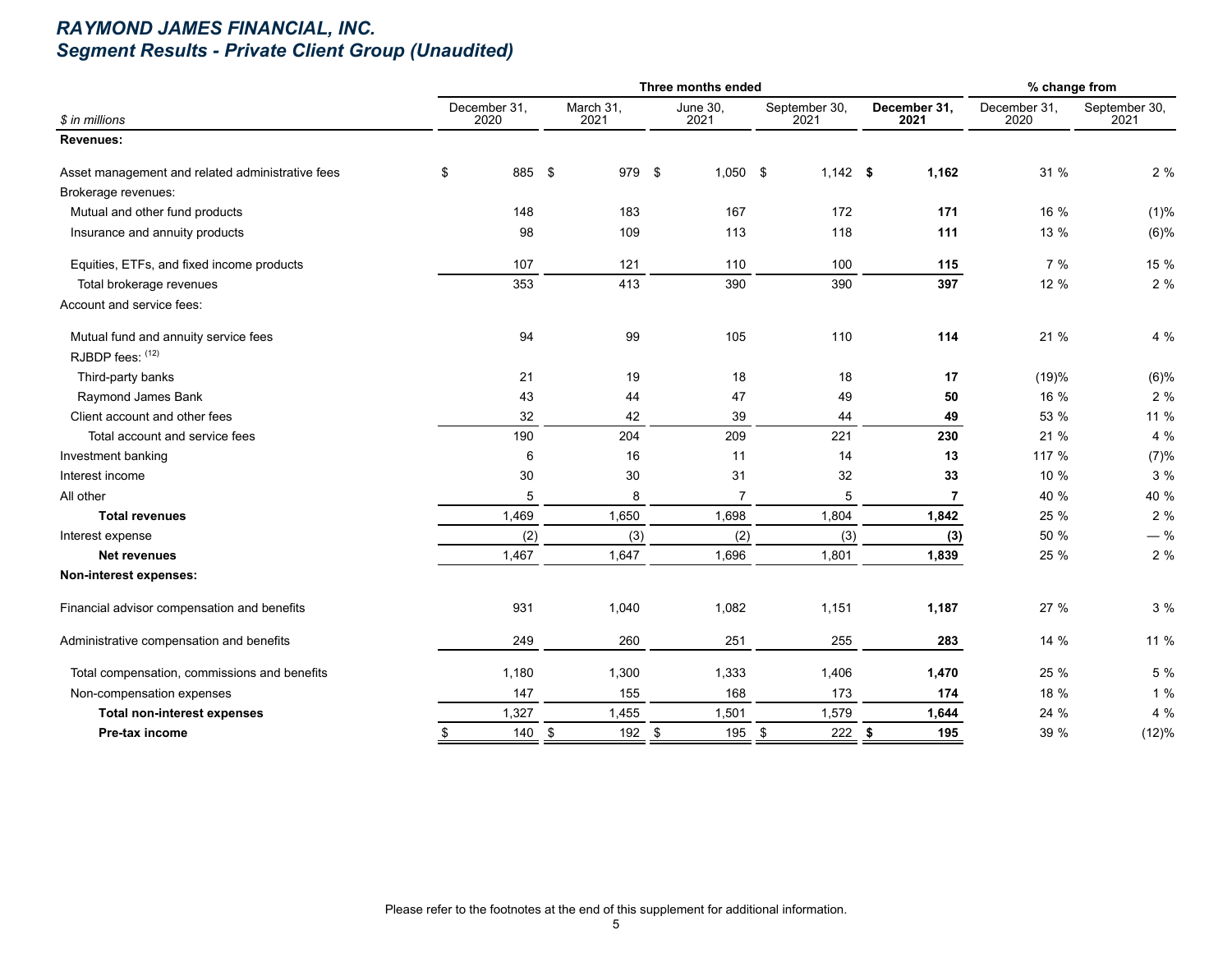## *RAYMOND JAMES FINANCIAL, INC. Segment Results - Capital Markets (Unaudited)*

|                                             |                      |                      | % change from |                  |                       |                      |                      |                       |
|---------------------------------------------|----------------------|----------------------|---------------|------------------|-----------------------|----------------------|----------------------|-----------------------|
| \$ in millions                              | December 31,<br>2020 | March 31,<br>2021    |               | June 30,<br>2021 | September 30,<br>2021 | December 31.<br>2021 | December 31,<br>2020 | September 30,<br>2021 |
| Revenues:                                   |                      |                      |               |                  |                       |                      |                      |                       |
| Brokerage revenues:                         |                      |                      |               |                  |                       |                      |                      |                       |
| Fixed income                                | \$<br>131S           |                      | $142$ \$      | $124$ \$         | 118                   | 120<br>\$            | $(8)\%$              | 2%                    |
| Equity                                      | 42                   | 34                   |               | 36               | 33                    | 39                   | (7)%                 | 18 %                  |
| Total brokerage revenues                    | 173                  | 176                  |               | 160              | 151                   | 159                  | $(8)\%$              | 5 %                   |
| Investment banking:                         |                      |                      |               |                  |                       |                      |                      |                       |
| Merger & acquisition and advisory           | 149                  | 122                  |               | 153              | 215                   | 271                  | 82 %                 | 26 %                  |
| Equity underwriting                         | 60                   | 67                   |               | 69               | 89                    | 97                   | 62 %                 | 9 %                   |
| Debt underwriting                           | 46                   | 37                   |               | 43               | 46                    | 44                   | (4)%                 | (4)%                  |
| Total investment banking                    | 255                  | 226                  |               | 265              | 350                   | 412                  | 62 %                 | 18 %                  |
| Interest income                             | 3                    | 5                    |               | 4                | 4                     | 5                    | 67 %                 | 25 %                  |
| Tax credit fund revenues                    | 16                   | 24                   |               | 17               | 48                    | 35                   | 119 %                | (27)%                 |
| All other                                   | 7                    | $\overline{4}$       |               | 3                | 4                     | 5                    | (29)%                | 25 %                  |
| <b>Total revenues</b>                       | 454                  | 435                  |               | 449              | 557                   | 616                  | 36 %                 | 11 %                  |
| Interest expense                            | (2)                  | (2)                  |               | (3)              | (3)                   | (2)                  | $-$ %                | (33)%                 |
| Net revenues                                | 452                  | 433                  |               | 446              | 554                   | 614                  | 36 %                 | 11 %                  |
| Non-interest expenses:                      |                      |                      |               |                  |                       |                      |                      |                       |
| Compensation, commissions and benefits      | 252                  | 259                  |               | 256              | 288                   | 331                  | 31 %                 | 15 %                  |
| Acquisition-related expenses <sup>(3)</sup> |                      |                      |               | 3                | 3                     | 4                    | <b>NM</b>            | 33 %                  |
| Other non-compensation expenses             | 71                   | 69                   |               | 72               | 80                    | 78                   | 10 %                 | (3)%                  |
| <b>Total non-interest expenses</b>          | 323                  | 328                  |               | 331              | 371                   | 413                  | 28 %                 | 11 %                  |
| Pre-tax income                              | 129                  | $\frac{\$}{}$<br>105 | -\$           | 115 $$$          | 183                   | 201<br>\$            | 56 %                 | 10 %                  |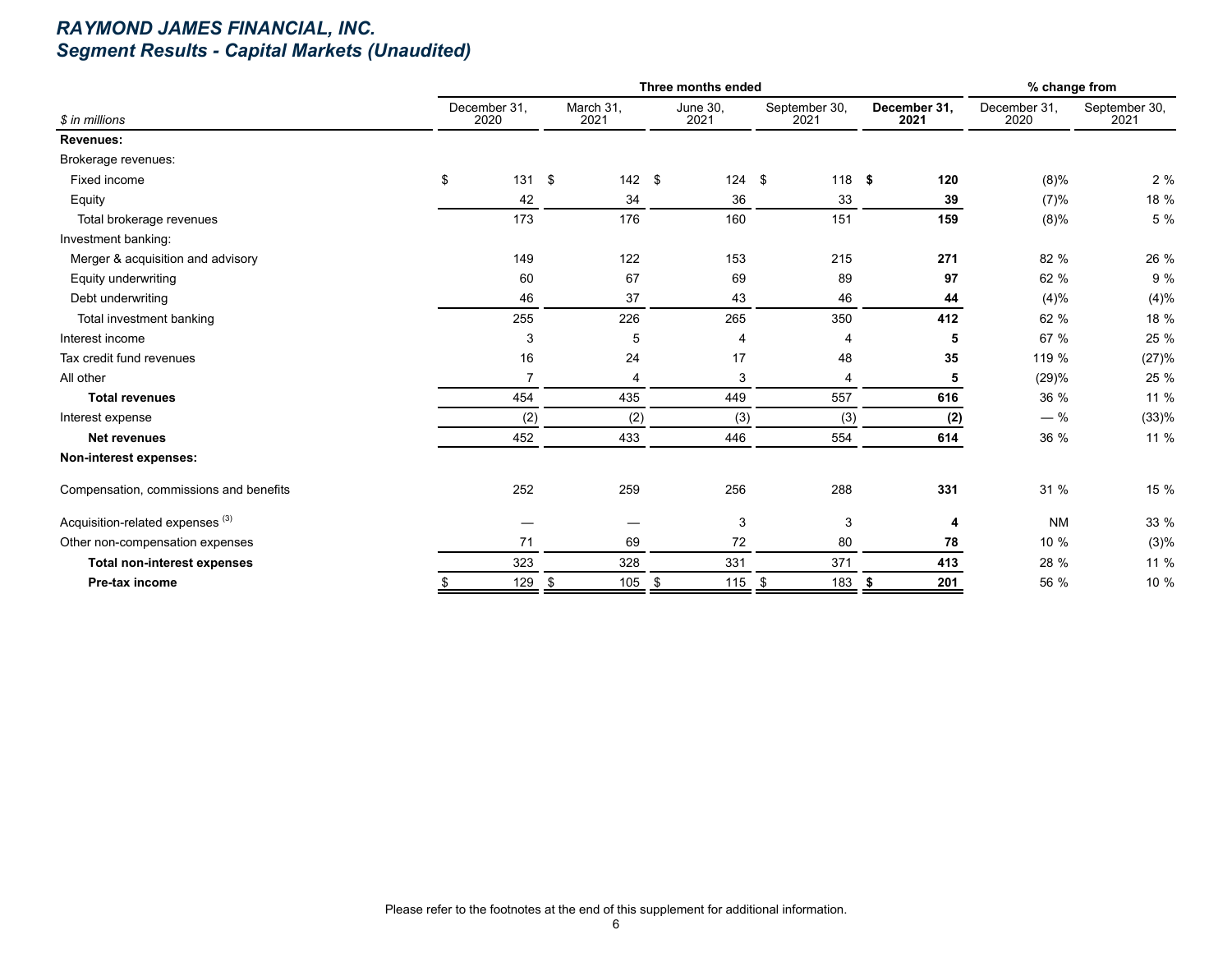## *RAYMOND JAMES FINANCIAL, INC. Segment Results - Asset Management (Unaudited)*

|                                                        |                      |     | Three months ended |      | % change from    |    |                       |                      |     |                      |                       |  |
|--------------------------------------------------------|----------------------|-----|--------------------|------|------------------|----|-----------------------|----------------------|-----|----------------------|-----------------------|--|
| \$ in millions                                         | December 31.<br>2020 |     | March 31.<br>2021  |      | June 30,<br>2021 |    | September 30,<br>2021 | December 31,<br>2021 |     | December 31,<br>2020 | September 30,<br>2021 |  |
| Revenues:                                              |                      |     |                    |      |                  |    |                       |                      |     |                      |                       |  |
| Asset management and related administrative fees:      |                      |     |                    |      |                  |    |                       |                      |     |                      |                       |  |
| Managed programs                                       | \$<br>129            | -\$ | 137                | - \$ | 148              | \$ | 156                   | - 5                  | 151 | 17 %                 | (3)%                  |  |
| Administration and other                               | 59                   |     | 64                 |      | 70               |    | 74                    |                      | 76  | 29 %                 | 3%                    |  |
| Total asset management and related administrative fees | 188                  |     | 201                |      | 218              |    | 230                   |                      | 227 | 21 %                 | (1)%                  |  |
| Account and service fees                               | 4                    |     | 5                  |      | 4                |    | 5                     |                      | 6   | 50 %                 | 20 %                  |  |
| All other                                              | 3                    |     | 3                  |      | 3                |    | 3                     |                      |     | $-$ %                | $-$ %                 |  |
| <b>Net revenues</b>                                    | 195                  |     | 209                |      | 225              |    | 238                   |                      | 236 | 21 %                 | (1)%                  |  |
| Non-interest expenses:                                 |                      |     |                    |      |                  |    |                       |                      |     |                      |                       |  |
| Compensation, commissions and benefits                 | 45                   |     | 50                 |      | 43               |    | 44                    |                      | 46  | 2%                   | 5 %                   |  |
| Non-compensation expenses                              | 67                   |     | 72                 |      | 77               |    | 80                    |                      | 83  | 24 %                 | 4%                    |  |
| <b>Total non-interest expenses</b>                     | 112                  |     | 122                |      | 120              |    | 124                   |                      | 129 | 15 %                 | 4%                    |  |
| <b>Pre-tax income</b>                                  | 83                   | \$  | 87                 |      | 105              |    | 114                   |                      | 107 | 29 %                 | (6)%                  |  |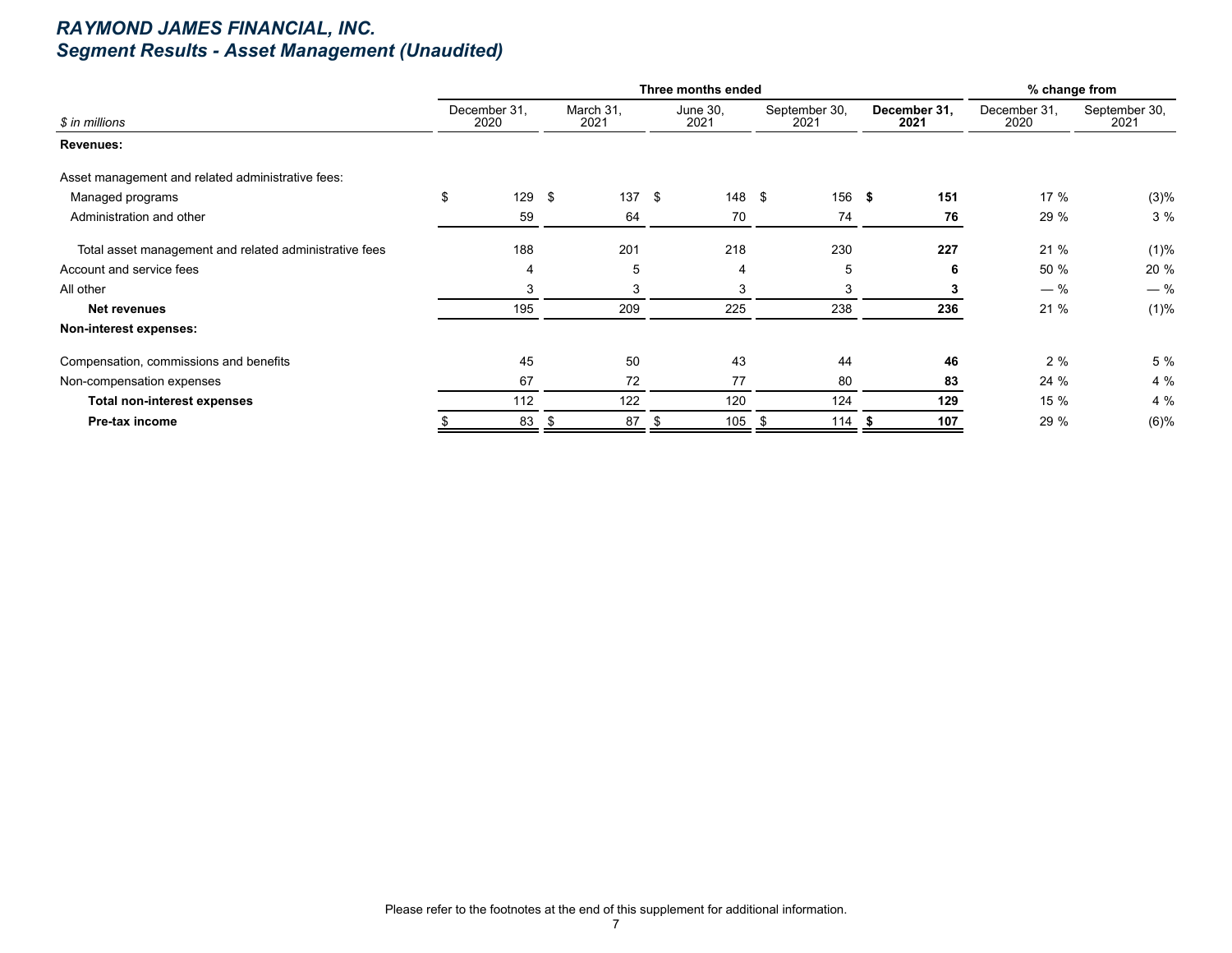## *RAYMOND JAMES FINANCIAL, INC. Segment Results - Raymond James Bank (Unaudited)*

|                                                 |                      | Three months ended |                  | % change from         |                      |                      |                       |
|-------------------------------------------------|----------------------|--------------------|------------------|-----------------------|----------------------|----------------------|-----------------------|
| \$ in millions                                  | December 31,<br>2020 | March 31,<br>2021  | June 30,<br>2021 | September 30,<br>2021 | December 31.<br>2021 | December 31.<br>2020 | September 30,<br>2021 |
| Revenues:                                       |                      |                    |                  |                       |                      |                      |                       |
| Interest income                                 | \$<br>168            | 165 \$<br>-\$      | 172S             | $179$ \$              | 187                  | 11 %                 | 4 %                   |
| Interest expense                                | (11)                 | (10)               | (11)             | (10)                  | (10)                 | (9)%                 | $-$ %                 |
| Net interest income                             | 157                  | 155                | 161              | 169                   | 177                  | 13 %                 | 5 %                   |
| All other                                       | 10                   | 5                  | 8                |                       | 6                    | (40)%                | (14)%                 |
| <b>Net revenues</b>                             | 167                  | 160                | 169              | 176                   | 183                  | 10 %                 | 4 %                   |
| Non-interest expenses:                          |                      |                    |                  |                       |                      |                      |                       |
| Compensation and benefits                       | 12                   | 13                 | 13               | 13                    | 13                   | 8 %                  | $-$ %                 |
| Non-compensation expenses:                      |                      |                    |                  |                       |                      |                      |                       |
| Bank loan provision/(benefit) for credit losses | 14                   | (32)               | (19)             | 5                     | (11)                 | <b>NM</b>            | <b>NM</b>             |
| RJBDP fees to Private Client Group (12)         | 43                   | 44                 | 47               | 49                    | 50                   | 16 %                 | 2%                    |
| All other                                       | 27                   | 24                 | 24               | 28                    | 29                   | 7%                   | 4 %                   |
| Total non-compensation expenses                 | 84                   | 36                 | 52               | 82                    | 68                   | (19)%                | (17)%                 |
| <b>Total non-interest expenses</b>              | 96                   | 49                 | 65               | 95                    | 81                   | (16)%                | (15)%                 |
| Pre-tax income                                  | 71                   | 111<br>S           | 104<br>- \$      | 81<br>ж,              | 102                  | 44 %                 | 26 %                  |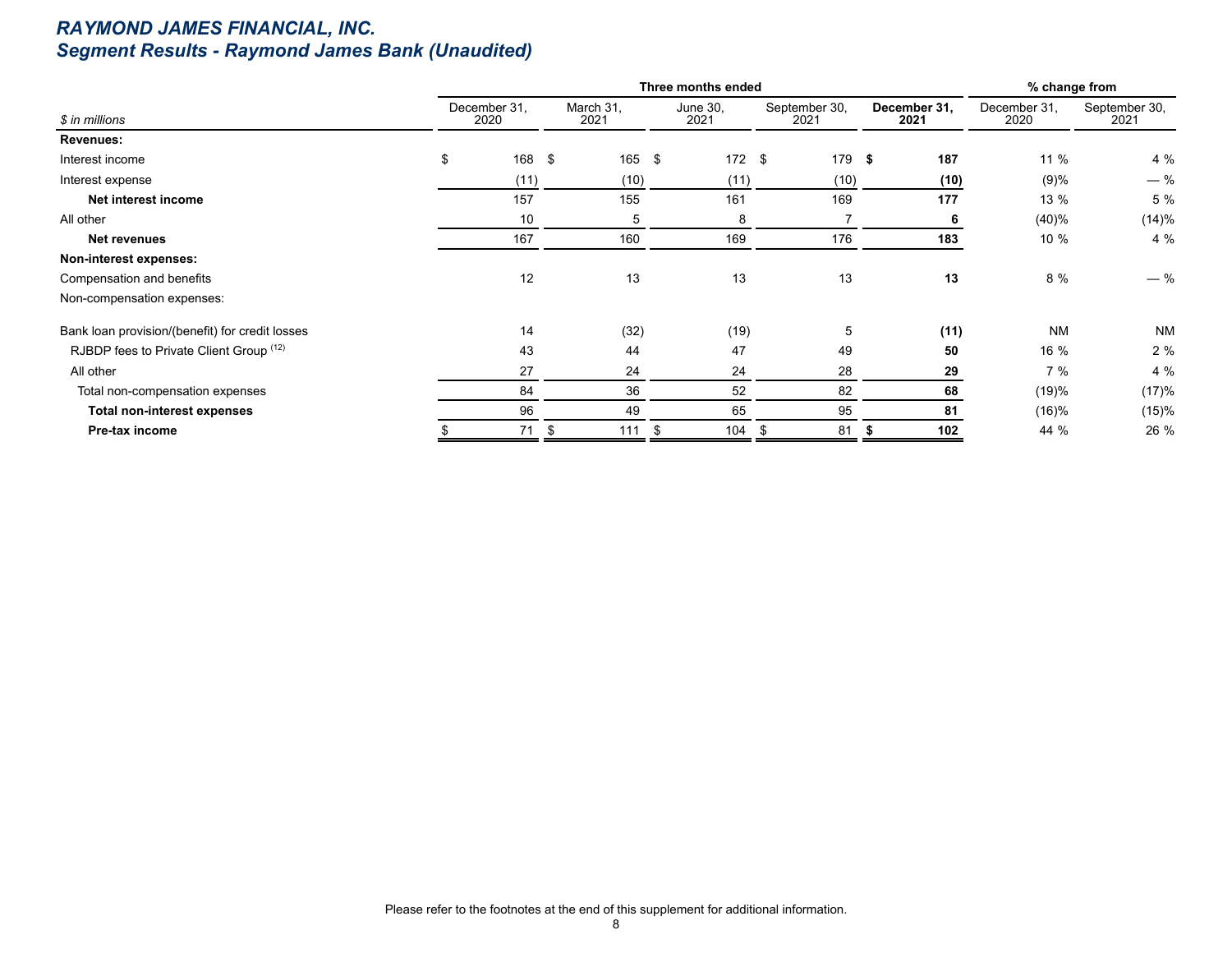#### *RAYMOND JAMES FINANCIAL, INC. Segment Results - Other (14) (Unaudited)*

|                                                  |                      | Three months ended |                | % change from    |                       |                      |                      |                       |
|--------------------------------------------------|----------------------|--------------------|----------------|------------------|-----------------------|----------------------|----------------------|-----------------------|
| \$ in millions                                   | December 31.<br>2020 | March 31,<br>2021  |                | June 30,<br>2021 | September 30,<br>2021 | December 31,<br>2021 | December 31,<br>2020 | September 30,<br>2021 |
| Revenues:                                        |                      |                    |                |                  |                       |                      |                      |                       |
| Interest income                                  | 3                    | \$                 | 3 <sup>5</sup> |                  |                       | 2 <sup>5</sup>       | (67)%                | $(50) \%$             |
| Gains/(losses) on private equity investments (1) | 24                   | 8                  |                | 24               | 18                    | 5                    | (79)%                | (72)%                 |
| All other                                        |                      |                    |                |                  | (1)                   |                      | 100 %                | <b>NM</b>             |
| <b>Total revenues</b>                            | 28                   | 13                 |                | 28               | 19                    | 8                    | (71)%                | (58)%                 |
| Interest expense                                 | (24)                 | (25)               |                | (26)             | (21)                  | (23)                 | (4)%                 | 10%                   |
| <b>Net revenues</b>                              |                      | (12)               |                |                  | (2)                   | (15)                 | <b>NM</b>            | $(650)$ %             |
| Non-interest expenses:                           |                      |                    |                |                  |                       |                      |                      |                       |
| Compensation and all other (1)                   | 26                   | 36                 |                | 34               | 31                    | 30                   | 15 %                 | (3)%                  |
| Losses on extinguishment of debt <sup>(2)</sup>  |                      |                    |                | 98               |                       |                      | $-$ %                | $-$ %                 |
| Acquisition-related expenses <sup>(3)</sup>      |                      |                    |                |                  |                       |                      | $-$ %                | (71)%                 |
| <b>Total non-interest expenses</b>               | 28                   | 36                 |                | 136              | 38                    | 32                   | 14 %                 | (16)%                 |
| Pre-tax loss                                     | $(24)$ \$            | (48)               |                | $(134)$ \$       | (40)                  | (47)                 | (96)%                | (18)%                 |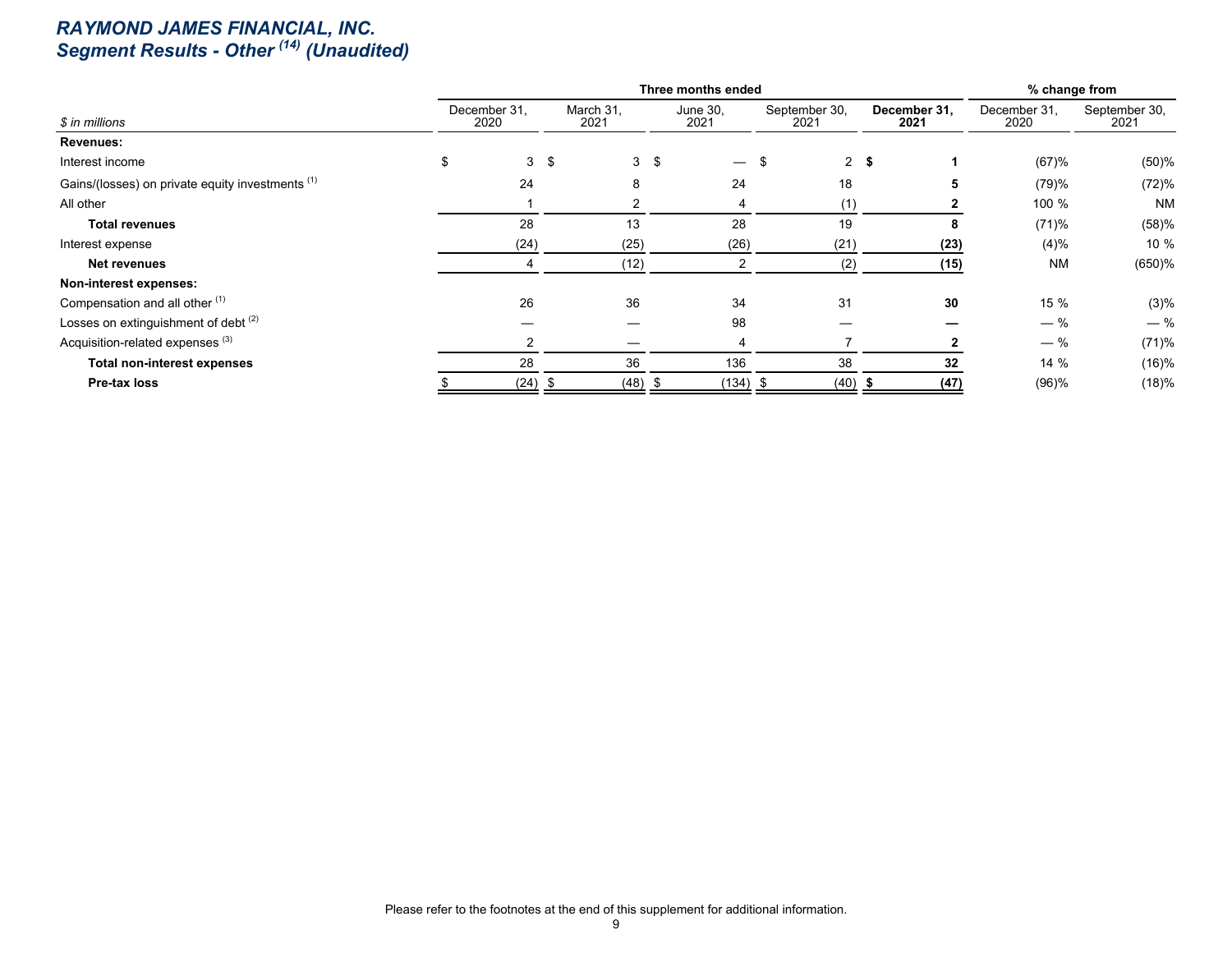#### *RAYMOND JAMES FINANCIAL, INC. Raymond James Bank Selected Key Metrics (Unaudited)*

The following metrics are attributable to our Raymond James Bank banking subsidiary, which is a component of our Raymond James Bank segment.

|                                                                              |    |                      |     |                   |     | % change from           |      |                       |      |                      |                      |                       |
|------------------------------------------------------------------------------|----|----------------------|-----|-------------------|-----|-------------------------|------|-----------------------|------|----------------------|----------------------|-----------------------|
| \$ in millions                                                               |    | December 31.<br>2020 |     | March 31,<br>2021 |     | <b>June 30,</b><br>2021 |      | September 30,<br>2021 |      | December 31,<br>2021 | December 31.<br>2020 | September 30,<br>2021 |
| Total assets                                                                 |    | 31,580               | \$. | 33,221            | S.  | 34,576                  |      | 36,481                |      | 38,107               | 21 %                 | 4 %                   |
| Total equity                                                                 | S  | 2,364                | \$  | 2,409             | \$  | 2,532                   | S.   | 2,594                 | S.   | 2,597                | 10 %                 | $-$ %                 |
| Bank loans, net                                                              | \$ | 21,957               | \$. | 22,879            | \$. | 23,896                  | £.   | 24,994                | S    | 26,132               | 19 %                 | 5 %                   |
| Bank loan allowance for credit losses                                        | \$ | 378                  | \$. | 345               | S   | 322                     |      | 320                   | 55   | 308                  | (19)%                | (4)%                  |
| Bank loan allowance for credit losses as a % of loans held for<br>investment |    | 1.71%                |     | 1.50 %            |     | 1.34 %                  |      | 1.27%                 |      | 1.18%                |                      |                       |
| Total nonperforming assets                                                   | \$ | 28                   | \$  | 31                | \$  | 43                      | - \$ | 74                    | - \$ | 74                   | 164 %                | $-$ %                 |
| Nonperforming assets as a % of total assets                                  |    | 0.09%                |     | 0.09%             |     | 0.12%                   |      | 0.20%                 |      | 0.19%                |                      |                       |
| Total criticized loans                                                       | \$ | 899                  | \$  | 1,001             | \$  | 980                     | -S   | 824                   | \$   | 735                  | (18)%                | (11)%                 |
| Criticized loans as a % of loans held for investment                         |    | 4.06 %               |     | 4.35 %            |     | 4.07 %                  |      | 3.27%                 |      | 2.75%                |                      |                       |
| <b>Capital ratios:</b>                                                       |    |                      |     |                   |     |                         |      |                       |      |                      |                      |                       |
| Tier 1 capital                                                               |    | 13.1 %               |     | 13.1 %            |     | 13.5 %                  |      | 13.4 %                |      | 13.3 % $^{(8)}$      |                      |                       |
| Total capital                                                                |    | 14.4 %               |     | 14.4 %            |     | 14.7 %                  |      | 14.6 %                |      | 14.6 % $^{(8)}$      |                      |                       |
| Tier 1 leverage                                                              |    | 7.5%                 |     | 7.5%              |     | 7.5%                    |      | 7.4%                  |      | 7.2 % $^{(8)}$       |                      |                       |

|                                          |   |                      |    |                   |      | % change from    |      |                       |  |                      |                      |                       |
|------------------------------------------|---|----------------------|----|-------------------|------|------------------|------|-----------------------|--|----------------------|----------------------|-----------------------|
| \$ in millions                           |   | December 31,<br>2020 |    | March 31.<br>2021 |      | June 30.<br>2021 |      | September 30.<br>2021 |  | December 31.<br>2021 | December 31.<br>2020 | September 30,<br>2021 |
| Commercial and industrial loans          | Ф | 7,499                | .S | 7,816             | - \$ | 8,011            | - \$ | $8,440$ \$            |  | 8,608                | 15 %                 | 2 %                   |
| Commercial real estate loans             |   | 2,664                |    | 2,710             |      | 2,728            |      | 2,872                 |  | 2,992                | 12 %                 | 4%                    |
| Real estate investment trust loans       |   | 1,254                |    | 1,380             |      | 1,270            |      | 1,112                 |  | 1,189                | $(5)\%$              | 7%                    |
| Tax-exempt loans                         |   | 1,237                |    | 1,223             |      | 1,320            |      | 1,321                 |  | 1,290                | $4\%$                | (2)%                  |
| Residential mortgage loans               |   | 4.928                |    | 5,001             |      | 5,170            |      | 5,318                 |  | 5,568                | 13 %                 | 5 %                   |
| Securities-based loans and other         |   | 4,544                |    | 4,891             |      | 5,582            |      | 6,106                 |  | 6,563                | 44 %                 | 7%                    |
| Total loans held for investment          |   | 22.126               |    | 23,021            |      | 24.081           |      | 25,169                |  | 26,210               | 18 %                 | $4\%$                 |
| Held for sale loans                      |   | 209                  |    | 203               |      | 137              |      | 145                   |  | 230                  | 10%                  | 59 %                  |
| Total loans held for sale and investment |   | 22,335               |    | 23,224            |      | 24,218           |      | 25,314                |  | 26,440               | 18 %                 | 4%                    |
| Allowance for credit losses              |   | (378)                |    | (345)             |      | (322)            |      | (320)                 |  | (308)                | (19)%                | (4)%                  |
| <b>Bank loans, net</b>                   |   | 21,957               |    | 22,879            |      | 23.896           |      | 24,994 \$             |  | 26,132               | 19 %                 | 5 %                   |

|                                                            |  |                      |  | % change from     |  |                  |  |                       |  |                      |                      |                       |  |
|------------------------------------------------------------|--|----------------------|--|-------------------|--|------------------|--|-----------------------|--|----------------------|----------------------|-----------------------|--|
| \$ in millions                                             |  | December 31,<br>2020 |  | March 31,<br>2021 |  | June 30,<br>2021 |  | September 30,<br>2021 |  | December 31,<br>2021 | December 31,<br>2020 | September 30,<br>2021 |  |
| Bank loan provision/(benefit) for credit losses            |  | 14                   |  | (32)              |  | (19)             |  |                       |  | (11)                 | <b>NM</b>            | <b>NM</b>             |  |
| Net charge-offs                                            |  |                      |  |                   |  |                  |  |                       |  |                      | <b>NM</b>            | $(86)$ %              |  |
| Net interest margin (net yield on interest-earning assets) |  | 2.02%                |  | 1.94 %            |  | 1.92 %           |  | 1.92%                 |  | 1.92%                |                      |                       |  |

Please refer to the footnotes at the end of this supplement for additional information.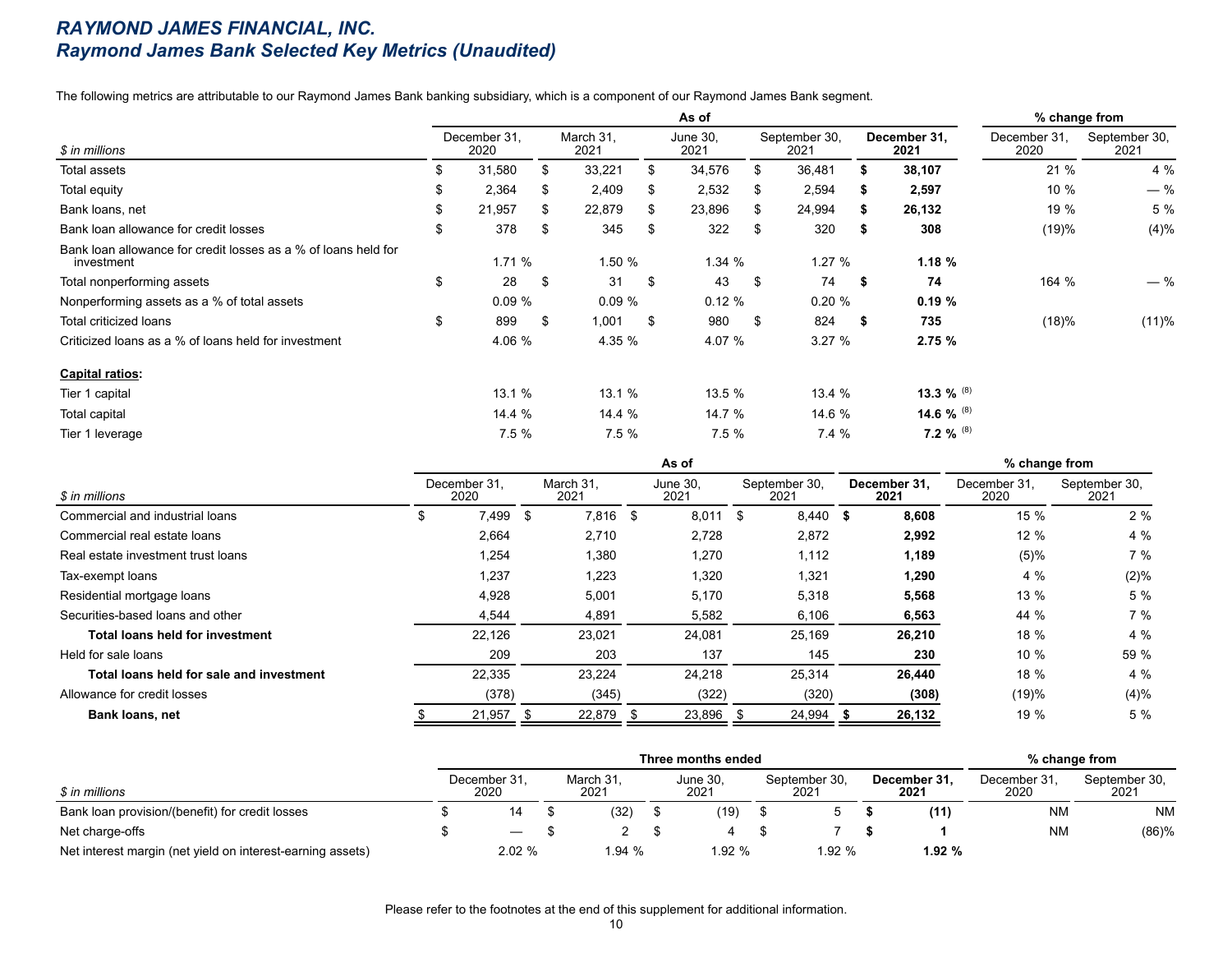#### **Reconciliation of non-GAAP financial measures to GAAP financial measures (Unaudited)**

We utilize certain non-GAAP financial measures as additional measures to aid in, and enhance, the understanding of our financial results and related measures. These non-GAAP financial measures have been separately identified in this document. We believe certain of these non-GAAP financial measures provides useful information to management and investors by excluding certain material items that may not be indicative of our core operating results. We utilize these non-GAAP financial measures in assessing the financial performance of the business, as they facilitate a comparison of current- and prior-period results. We believe that return on tangible common equity and tangible book value per share are meaningful to investors as they facilitate comparisons of our results to the results of other companies. In the following tables, the tax effect of non-GAAP adjustments reflects the statutory rate associated with each non-GAAP item. These non-GAAP financial measures should be considered in addition to, and not as a substitute for, measures of financial performance prepared in accordance with GAAP. In addition, our non-GAAP financial measures may not be comparable to similarly titled non-GAAP financial measures of other companies. The following tables provide a reconciliation of non-GAAP financial measures to the most directly comparable GAAP measures for those periods which include non-GAAP adjustments.

|                                                            | Three months ended |                      |                  |          |    |                       |    |                      |  |  |  |
|------------------------------------------------------------|--------------------|----------------------|------------------|----------|----|-----------------------|----|----------------------|--|--|--|
| \$ in millions                                             |                    | December 31.<br>2020 | June 30,<br>2021 |          |    | September 30,<br>2021 |    | December 31,<br>2021 |  |  |  |
| Net income                                                 | \$                 | 312                  | \$               | 307      | \$ | 429                   | \$ | 446                  |  |  |  |
| Non-GAAP adjustments:                                      |                    |                      |                  |          |    |                       |    |                      |  |  |  |
| Losses on extinguishment of debt <sup>(2)</sup>            |                    |                      |                  | 98       |    |                       |    |                      |  |  |  |
| Acquisition-related expenses <sup>(3)</sup>                |                    | 2                    |                  | 7        |    | 10                    |    | 6                    |  |  |  |
| Pre-tax impact of non-GAAP adjustments                     |                    | $\mathbf{2}$         |                  | 105      |    | 10                    |    | 6                    |  |  |  |
| Tax effect of non-GAAP adjustments                         |                    |                      |                  | (26)     |    | (2)                   |    | (1)                  |  |  |  |
| Total non-GAAP adjustments, net of tax                     |                    | 2                    |                  | 79       |    | 8                     |    | 5                    |  |  |  |
| Adjusted net income                                        |                    | 314                  |                  | 386      |    | 437                   |    | 451                  |  |  |  |
| Pre-tax income                                             | \$                 | 399                  | \$               | 385      | \$ | 560                   | S  | 558                  |  |  |  |
| Pre-tax impact of non-GAAP adjustments (as detailed above) |                    | $\overline{2}$       |                  | 105      |    | 10                    |    | 6                    |  |  |  |
| Adjusted pre-tax income                                    |                    | 401                  | \$.              | 490      |    | 570                   |    | 564                  |  |  |  |
| Pre-tax margin (10)                                        |                    | 18.0 %               |                  | 15.6 %   |    | 20.8 %                |    | 20.1 %               |  |  |  |
| Non-GAAP adjustments:                                      |                    |                      |                  |          |    |                       |    |                      |  |  |  |
| Losses on extinguishment of debt <sup>(2)</sup>            |                    | $-$ %                |                  | 3.9%     |    | $-$ %                 |    | $-$ %                |  |  |  |
| Acquisition-related expenses <sup>(3)</sup>                |                    | $-$ %                |                  | $0.3 \%$ |    | 0.4%                  |    | 0.2%                 |  |  |  |
| Total non-GAAP adjustments, net of tax                     |                    | $-$ %                |                  | 4.2      |    | $0.4 \%$              |    | 0.2%                 |  |  |  |
| Adjusted pre-tax margin (10)                               |                    | 18.0 %               |                  | 19.8 %   |    | 21.2 %                |    | 20.3 %               |  |  |  |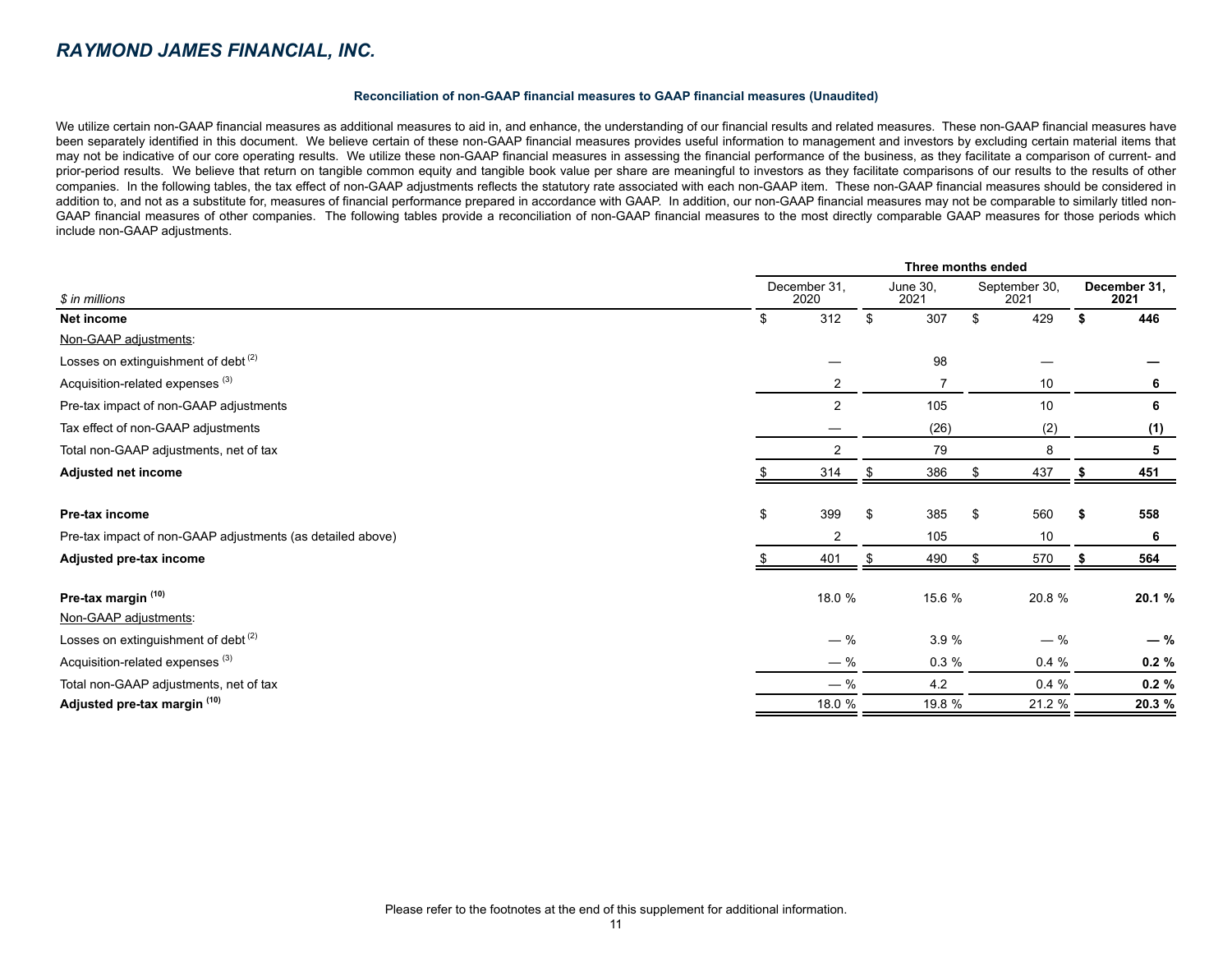| Reconciliation of non-GAAP financial measures to GAAP financial measures (Unaudited) |  |
|--------------------------------------------------------------------------------------|--|
| (Continued from previous page)                                                       |  |

|                                                 | Three months ended   |      |    |                  |    |                       |                      |        |  |  |  |
|-------------------------------------------------|----------------------|------|----|------------------|----|-----------------------|----------------------|--------|--|--|--|
| Earnings per common share (4)                   | December 31,<br>2020 |      |    | June 30,<br>2021 |    | September 30,<br>2021 | December 31.<br>2021 |        |  |  |  |
| <b>Basic</b>                                    | \$                   | 1.52 | .S | 1.49             | \$ | 2.08                  | S                    | 2.16   |  |  |  |
| Non-GAAP adjustments:                           |                      |      |    |                  |    |                       |                      |        |  |  |  |
| Losses on extinguishment of debt $(2)$          |                      |      |    | 0.48             |    |                       |                      |        |  |  |  |
| Acquisition-related expenses <sup>(3)</sup>     |                      | 0.01 |    | 0.03             |    | 0.05                  |                      | 0.03   |  |  |  |
| Tax effect of non-GAAP adjustments              |                      |      |    | (0.12)           |    | (0.01)                |                      | (0.01) |  |  |  |
| Total non-GAAP adjustments, net of tax          |                      | 0.01 |    | 0.39             |    | 0.04                  |                      | 0.02   |  |  |  |
| <b>Adjusted basic</b>                           |                      | 1.53 |    | 1.88             |    | 2.12                  |                      | 2.18   |  |  |  |
|                                                 |                      |      |    |                  |    |                       |                      |        |  |  |  |
| <b>Diluted</b>                                  | \$                   | 1.48 | \$ | 1.45             | \$ | 2.02                  | \$                   | 2.10   |  |  |  |
| Non-GAAP adjustments:                           |                      |      |    |                  |    |                       |                      |        |  |  |  |
| Losses on extinguishment of debt <sup>(2)</sup> |                      |      |    | 0.46             |    |                       |                      |        |  |  |  |
| Acquisition-related expenses <sup>(3)</sup>     |                      | 0.01 |    | 0.03             |    | 0.05                  |                      | 0.03   |  |  |  |
| Tax effect of non-GAAP adjustments              |                      |      |    | (0.12)           |    | (0.01)                |                      | (0.01) |  |  |  |
| Total non-GAAP adjustments, net of tax          |                      | 0.01 |    | 0.37             |    | 0.04                  |                      | 0.02   |  |  |  |
| <b>Adjusted diluted</b>                         |                      | 1.49 |    | 1.82             |    | 2.06                  |                      | 2.12   |  |  |  |

| Book value per share                                                 | As of                |       |  |                   |                  |       |    |                       |  |                      |
|----------------------------------------------------------------------|----------------------|-------|--|-------------------|------------------|-------|----|-----------------------|--|----------------------|
| \$ in millions, except per share amounts                             | December 31.<br>2020 |       |  | March 31.<br>2021 | June 30.<br>2021 |       |    | September 30,<br>2021 |  | December 31.<br>2021 |
| Total equity attributable to Raymond James Financial, Inc.           |                      | 7,363 |  | 7.592             |                  | 7.863 | Ъ. | 8,245                 |  | 8.600                |
| Less non-GAAP adjustments:                                           |                      |       |  |                   |                  |       |    |                       |  |                      |
| Goodwill and identifiable intangible assets, net                     |                      | 834   |  | 868               |                  | 862   |    | 882                   |  | 874                  |
| Deferred tax liabilities, net                                        |                      | (56)  |  | (56)              |                  | (56)  |    | (64)                  |  | (65)                 |
| Tangible common equity attributable to Raymond James Financial, Inc. |                      | 6,585 |  | 6,780             |                  | 7,057 |    | 7,427                 |  | 7,791                |
| Common shares outstanding (5)                                        |                      | 206.1 |  | 205.8             |                  | 205.4 |    | 205.7                 |  | 207.5                |
| Book value per share (5) (6)                                         |                      | 35.73 |  | 36.89             |                  | 38.28 |    | 40.08                 |  | 41.45                |
| Tangible book value per share (5) (6) (7)                            |                      | 31.95 |  | 32.94             |                  | 34.36 |    | 36.11                 |  | 37.55                |
|                                                                      |                      |       |  |                   |                  |       |    |                       |  |                      |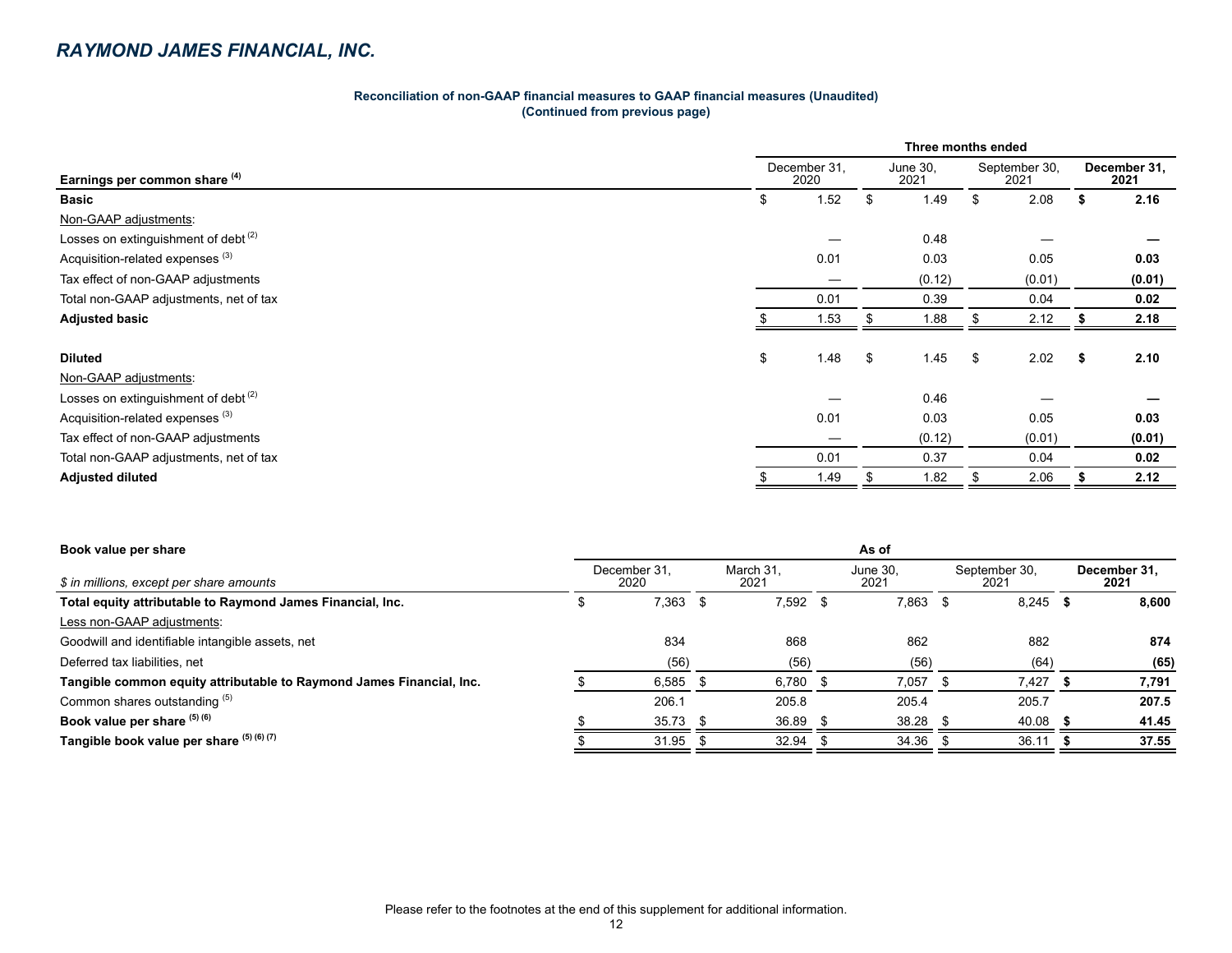#### **Reconciliation of non-GAAP financial measures to GAAP financial measures (Unaudited) (Continued from previous page)**

| <b>Return on equity</b>                                  | Three months ended |                      |           |                   |        |                         |        |                       |    |                      |  |  |
|----------------------------------------------------------|--------------------|----------------------|-----------|-------------------|--------|-------------------------|--------|-----------------------|----|----------------------|--|--|
| \$ in millions                                           |                    | December 31,<br>2020 |           | March 31,<br>2021 |        | <b>June 30,</b><br>2021 |        | September 30,<br>2021 |    | December 31,<br>2021 |  |  |
| Average equity <sup>(15)</sup>                           | \$                 | 7,239                | \$        | 7,478             | \$     | 7,728                   | \$     | 8,054                 | \$ | 8,423                |  |  |
| Impact on average equity of non-GAAP adjustments:        |                    |                      |           |                   |        |                         |        |                       |    |                      |  |  |
| Losses on extinguishment of debt $(2)$                   |                    |                      |           | <b>NA</b>         |        | 49                      |        |                       |    |                      |  |  |
| Acquisition-related expenses <sup>(3)</sup>              |                    |                      |           | <b>NA</b>         |        | 4                       |        | 5                     |    | 3                    |  |  |
| Tax effect of non-GAAP adjustments                       |                    |                      |           | <b>NA</b>         |        | (13)                    |        | (1)                   |    | (1)                  |  |  |
| Adjusted average equity (15)                             | \$                 | 7,240                |           | NA \$             |        | 7,768                   | \$     | 8,058                 | \$ | 8,425                |  |  |
| Average equity <sup>(15)</sup>                           | \$                 | 7,239                | \$        | 7,478             | \$     | 7,728                   | \$     | 8,054                 | \$ | 8,423                |  |  |
| Less:                                                    |                    |                      |           |                   |        |                         |        |                       |    |                      |  |  |
| Average goodwill and identifiable intangible assets, net |                    | 717                  |           | 851               |        | 865                     |        | 872                   |    | 878                  |  |  |
| Average deferred tax liabilities, net                    |                    | (45)                 |           | (56)              |        | (56)                    |        | (60)                  |    | (64)                 |  |  |
| Average tangible common equity (15)                      | \$                 | 6,567                | \$        | 6,683             | \$     | 6,919                   | \$     | 7,242                 | \$ | 7,609                |  |  |
| Impact on average equity of non-GAAP adjustments:        |                    |                      |           |                   |        |                         |        |                       |    |                      |  |  |
| Losses on extinguishment of debt <sup>(2)</sup>          |                    |                      |           | <b>NA</b>         |        | 49                      |        |                       |    |                      |  |  |
| Acquisition-related expenses <sup>(3)</sup>              |                    |                      |           | <b>NA</b>         |        | $\overline{4}$          |        | 5                     |    | 3                    |  |  |
| Tax effect of non-GAAP adjustments                       |                    |                      |           | <b>NA</b>         |        | (13)                    |        |                       |    | (1)                  |  |  |
| Adjusted average tangible common equity (15)             | \$                 | 6,568                |           | NA \$             |        | 6,959                   | \$     | 7,246                 | \$ | 7,611                |  |  |
| Return on equity <sup>(9)</sup>                          |                    | 17.2 %               |           | 19.0 %            |        | 15.9 %                  |        | 21.3 %                |    | 21.2 %               |  |  |
| Adjusted return on equity (9)                            |                    | 17.3 %               | <b>NA</b> |                   | 19.9 % |                         | 21.7 % |                       |    | 21.4 %               |  |  |
| Return on tangible common equity (9)                     |                    | 19.0 %               |           | 21.2 %            |        | 17.7 %                  |        | 23.7 %                |    | 23.4 %               |  |  |
| Adjusted return on tangible common equity (9)            |                    | 19.1 %               |           | <b>NA</b>         |        | 22.2 %                  |        | 24.1 %                |    | 23.7 %               |  |  |